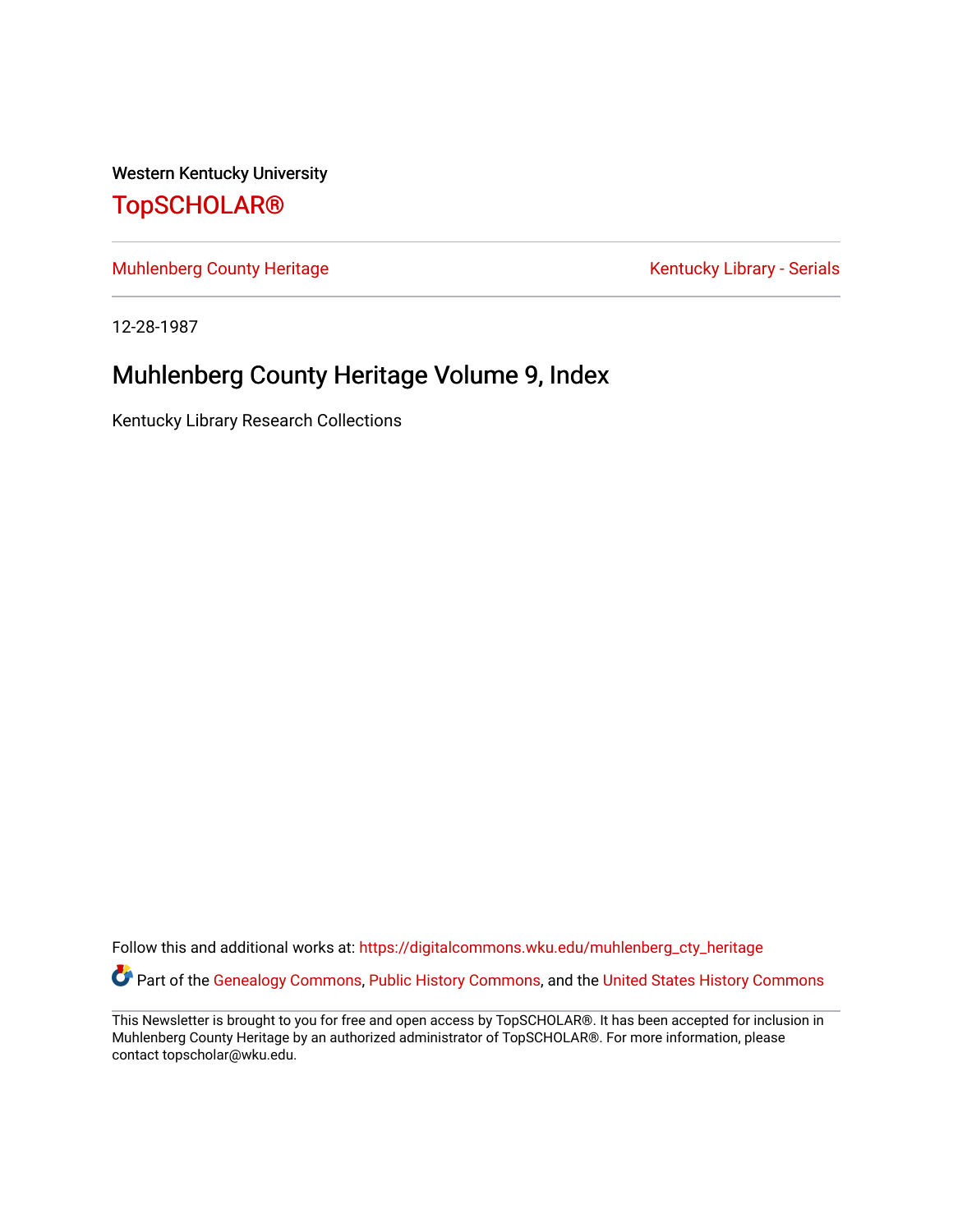THE MULLEHEMRG COUNTY HERITAGE IN DEX Vol. 9 ADAMS 46<br>ADCOCK 22, 30, 46<br>ADKINS 46<br>ALEXANDER 46<br>ALLEN 45 46<br>ALLISON 23 31 43<br>ANTEONI 32 46<br>ARBUCKLE 46<br>ARBUCKLE 46<br>ARBUCKLE 46 ARENDELL 28 30<br>
ARENDELL 28 30<br>
ABROLD 45 46<br>
ASHBURN 46<br>
AUSTIR 46<br>
AUSTIR 46 BATLEY 13 24 26 27 30 41<br>BAKER 19 21 22 23 30 31 32<br>(44 46 47<br>BAIEY 46 47<br>BARD 19 46<br>BARD 19 46<br>BARDMARK 46<br>BARDMARK 46 ETHER OF BELLEVILLE BILBRO 19<br>
BILL 23<br>
BINCO 45 46<br>
BIVINS 14 19<br>
BLACK 26<br>
BLACKLOCK 46<br>
BLACKWELL 19 21 22 31<br>
BLATN 46<br>
BLAKE 16 19<br>
BLAKE 12 22 30<br>
BLAND 21 22 30<br>
BLUE 46<br>
BLTTHE 46  $\begin{tabular}{l} BLDE & $46$ \\ B13T1H1E & $16$ \\ B0ARD & $19$ \\ B0DINE & $22$ & $32$ \\ BO0XE & $21$ & $22$ \\ B00TE & $41$ \\ B00TE & $41$ \\ B00TE & $41$ \\ B00TH1.0T & $13$ \\ \end{tabular}$ BOOTH 19<br>BOULLOW 13<br>BOWERS 23<br>BOTD 32<br>BRACKETT 42 46<br>BRAKDOW 48<br>BRAKK 43<br>BRANK 43<br>BRANSCONB 23 32<br>EREWER 18<br>BRICE 19

nage 1 BRIDGES 19<br>BRIGGS 19<br>BRIZENDINE 46 ENIGES 19<br>
ERIZENDINE 46<br>
EROCHERS 19<br>
EROWDER 46<br>
EROWN 16 19 22 28 29 43 45 46<br>
EROCHER 19<br>
EROCHERS 19<br>
BUCKLET 46<br>
BUCKLET 46<br>
BUCKLET 46<br>
BUCKLET 19<br>
BUCKLET 19<br>
BUCKLET 19<br>
BUCKET 19<br>
CALNERT 19 23 45<br>
CALNEREL 22 31 CAPPS 19<br>
CARPS 19<br>
CARNEAL 19<br>
CARNEAL 19<br>
CARNEAL 19<br>
CARNEAL 19<br>
CARNEAL 19<br>
CARNEAL 19<br>
CARS<br>
CARS 19<br>
CENTER 19<br>
CENTER 19<br>
CENTER 19<br>
CHAPPEL 28<br>
CHAPPEL 28<br>
CHAPPEL 28<br>
CHAPPEL 28<br>
CHAPREL 28<br>
CHAPREL 28<br>
CHAPREL 28 COBB L9<br>COCKRUM 18<br>COCKRUM 18<br>COCKRUM 21 23 30 32<br>COLLARD 19<br>COLLARD 19 COLLARD 19<br>
COLLARD 19<br>
COLLARD 19<br>
CONVER 17<br>
CONVER 17<br>
CONVER 19<br>
CORATT 14<br>
CORATT 14<br>
CORATT 19<br>
CORATT 19<br>
COX 32<br>
CRAIG 19 22 30 47<br>
CRAWFORD 19<br>
CRIST 19<br>
CRIST 19<br>
CRIST 19<br>
CRITTENDEM 46<br>
CROTPACKER 23<br>
CRUTTENDE CUEFINGHAM 19 CURD 19<br>CURTIS 44 DANE 19 DANIELS 44 DANNER 20<br>DAVERPORT-DEVENPORT 30 45<br>DAVIDSON 13<br>DAVIS 19 20 23 45 47 48<br>DAY 19<br>DEAN 20 47<br>DEAN 20 47<br>DEARING 15 27 28<br>DEARING 19 20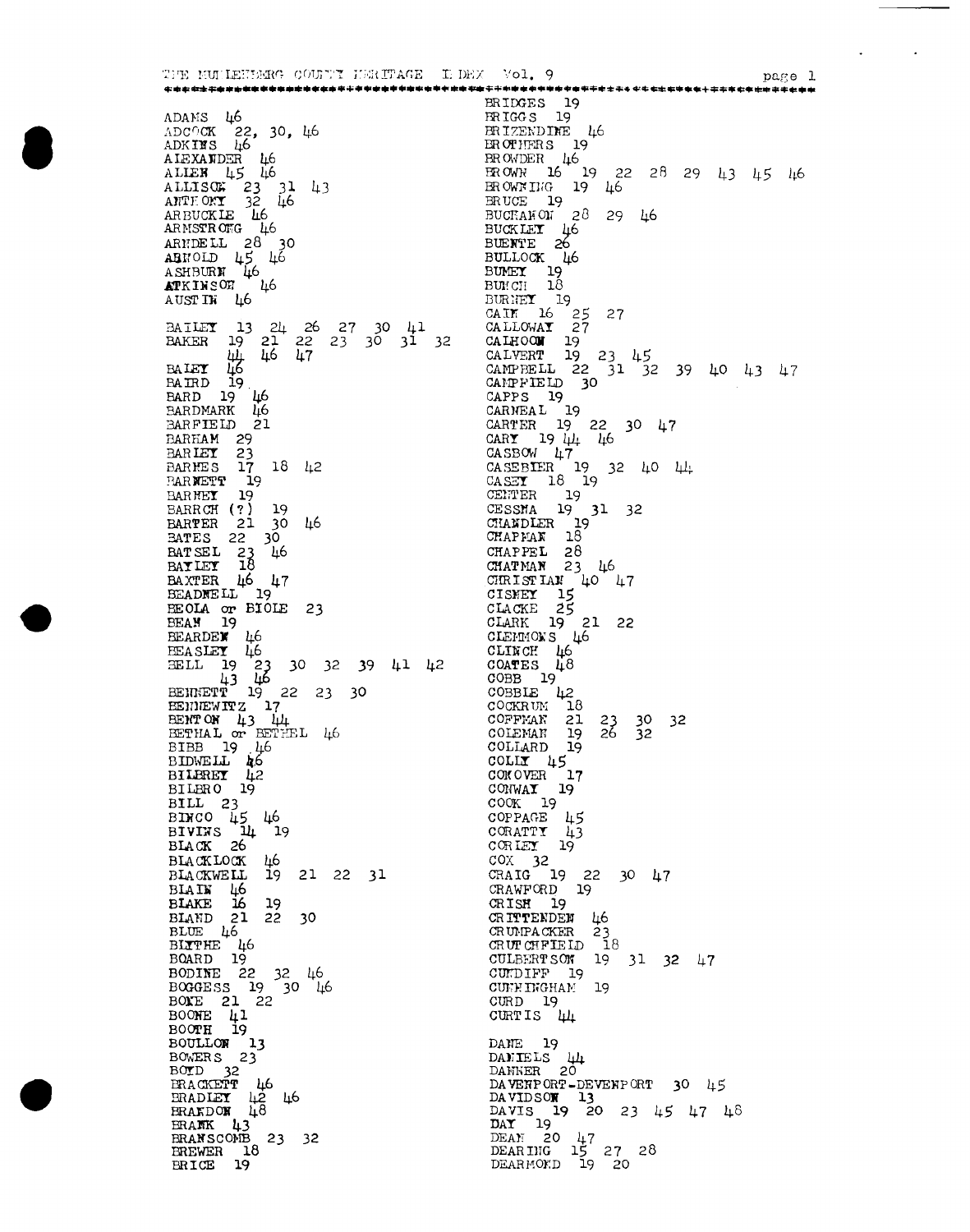THE MUHIENPERG COUNTY MERITAGE INDEX VOL. 9 parte 2 DEMPSE**T** 20 43 45<br>DENTIS 19 31 39 42 43 47<br>DEPOTSTER-DUPOISTER 19 23  $\mathbf{G}$ GAINER 30<br>GANEY 22 GARRET  $22$ <br>
GARRET  $32$ <br>
GARRET  $20$ <br>
GARRIS  $32$  43<br>
GARY  $22$  23<br>
GARY  $25$ DEWITT 19<br>DEXTER 19 DEXTER 19<br>DICK 14 15<br>DILLEY 17<br>DILLINGHAM 19 43 44<br>DIVINE 20 45<br>DOBIN 20 GARY 25<br>
GARY 25<br>
GARY 20<br>
GARY 20<br>
CATLIN 13<br>
GERVIN 22<br>
GERVIN 22<br>
GIBBS 20 22<br>
GIBBS 20 22<br>
GIBS 20 41<br>
CISON 11<br>
GISON 27<br>
GIENN 20 21 43 47<br>
GOSSETT 20 45 46<br>
GRABLE 21 30<br>
GRABLE 21 30<br>
GRABLE 21 30<br>
GRABLE 21 30<br>
GR DOBIN 20<br>
DONAHUE 47<br>
DONAWAN 20<br>
DOSS 20 29 36 42 45<br>
DOSSETT 44<br>
DONAWAN 19 20<br>
DOZIER 23<br>
DRAIN 20<br>
DRAIN 20<br>
DRAIN 20<br>
DRAIN 20<br>
DRAIN 20<br>
DRAIN 20<br>
DRAIN 20<br>
DRAIN 20<br>
DRAIN 20<br>
DRAIN 20<br>
DRAIN 20<br>
DRAIN 20<br>
DRAIN 20<br> DUKES 13 19<sup>-20</sup> 23 24 27 28 29  $117$ DUNCAN 417<br>
DUPOISTER 30 31 47<br>
DURHAM 20 45 DURELL 21<br>DUVALL 19 21 30 44 46 47 GRIMES 20 47<br>GRIMES 20 47<br>GROVES 13 15<br>GROWDY 20 47<br>GUYNER 46 E<br>
EADES 20 21 43 44 45<br>
EARIE 20 32 47<br>
EATOM 20<br>
EAVES 21 22 23 30 32 44 46 47<br>
EBLING 17<br>
EDMARDS 17 20 22 29 30<br>
ELDRED 45<br>
ELLIONT 20 28 46 47<br>
ELLISON 45<br>
ELLISON 45<br>
ERGLE 17<br>
ERGLE 17  $E$ 20 Ħ **HADEN** 33 47<br>
HADIN 23<br>
HAIE 20 HAL(E)  $\overline{Y}$  33<br>
HALL  $\mu$ 7<br>
HAMMERS 21 30 31 41 43<br>
HAMMERS 21 30 31 41 43 ENRISON<br>
ENGIE 17<br>
ESTHERS 46<br>
ETHERT ON 21<br>
EVANS 20 23<br>
EVANS 20 23<br>
WANS 20 23 HAM 25<br>
HAMMONDS 20<br>
HAMCOOK 20 30 46<br>
HARBIN 47<br>
HARDMAN 46<br>
HARP 42<br>
HARP 420 22 33 EVERETT 20 HARPER 20 22 33 48<br>
HARRIS 20 32 33 46 47<br>
HARRISON 33<br>
HARRISON 33<br>
HARR 48 PAITH 30<br>PARMER 20 HART 40<br>
HARTIS 22<br>
HASKINS 20<br>
HAT 20 23 30 31 33 40 43 45<br>
HEATH 46<br>
HEATH 46<br>
HEATH 46 FARRELL 20 POSTER 28<br>PAUGHENDER 20 FAUTHENDER 20<br>
FERGUSON 21 2<br>
FIRCH 45<br>
FIRCH 43<br>
FIRMING 43 44<br>
FLETCHER 43<br>
FLETCHER 43<br>
FOHL 39 HELSLEY-HELT SLEY 20 22 23<br>HENDRICKS 30 33 43 23 HENDRIX 22 HENDRIX 22<br>
HENDRY 41<br>
HENRY 33 45 46<br>
HESSE 46<br>
HESTER 18<br>
HENLETT 45 46<br>
HENLETT 45 46 FLETCHER<br>FOIET 45<br>FOIET 45<br>FORD 20<br>FORD 20 HEWLETT 45 46<br>HIGHLY 33<br>HIGHLY 33<br>HIGHLY 17<br>HILLARY 43 44<br>HIMKLE 22<br>HIMMAN 33<br>HOGAND 33<br>HOBBS 33<br>HOFFER 18<br>HOGAN 20 33<br>HOFFER 18<br>HOGAN 20 33 FORD 20<br>
FORERAND 20 43<br>
PORRESTER 20 23 43<br>
FOSTER 20 23 43<br>
FOSTER 20<br>
POX 20 47<br>
FRAZIER 47<br>
FREEMAN 45<br>
FROST 20<br>
FUKERSON 20<br>
FUKERSON 20<br>
FUKERSON 20<br>
FUKERSON 20 FULIER<sub>23</sub> FURBOURGK 20 HOLLAND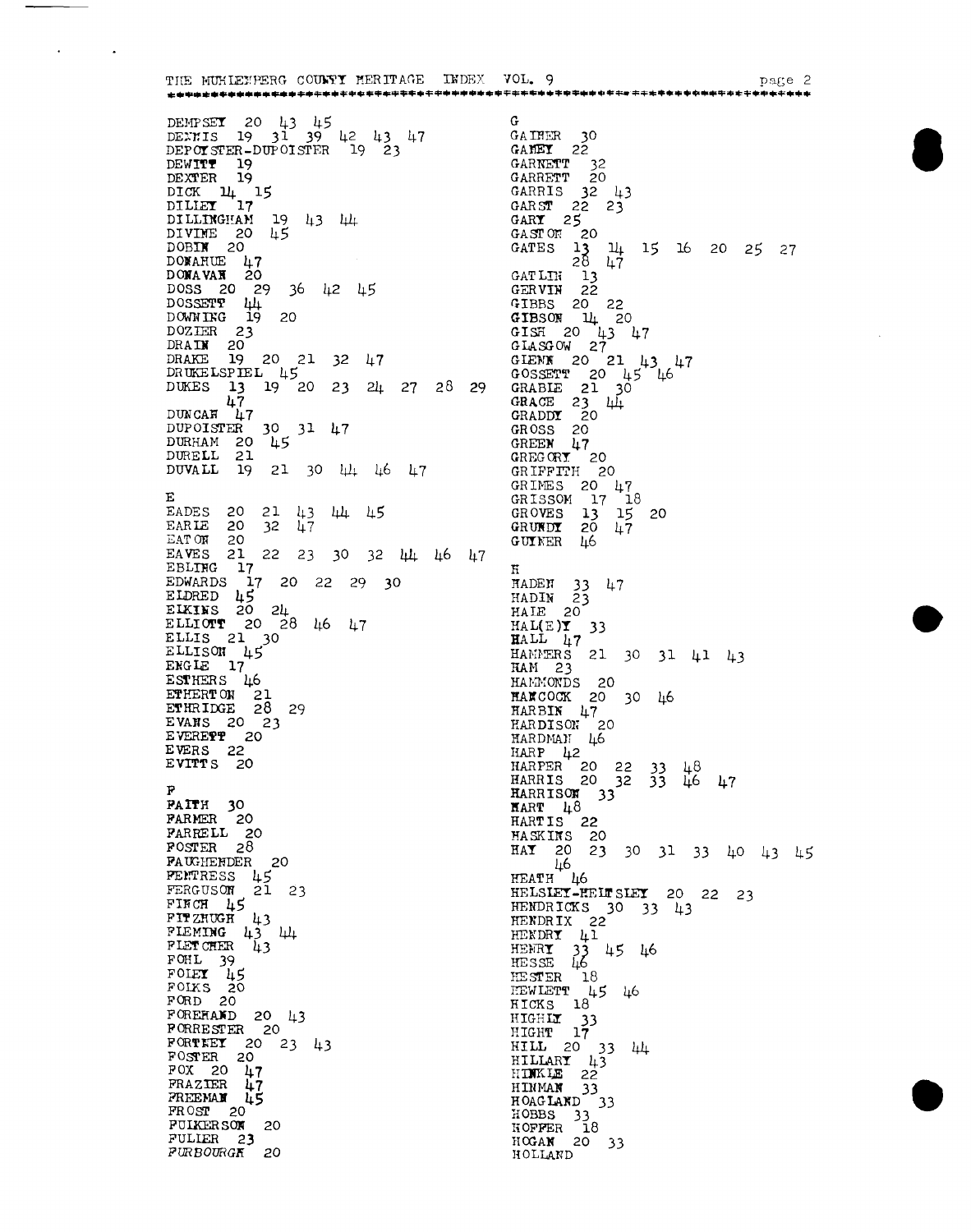THE MUHIEFBERG COUNTY HERITAGE INDEX VOL. 9 HOLMAN 33<br>HOLLOMAN 21 22 30<br>HOOD 46 HOOD 46<br>
HOOKER 47<br>
HOOKER 15<br>
HOYER 16<br>
HOUSSE 7<br>
HOWARD 23 46<br>
HUGHES 47<br>
HUGHES 47<br>
HUMAN 33<br>
HUMPER 23 33<br>
HUMPER 47 22 23 44 48<br>
HUNDER 47<br>
HURDEY 33<br>
HURDEY 33<br>
HURDEY 33<br>
HURDEY 32<br>
HUGHER 47<br>
HUGHER 47<br>
HUGHER 47<br> IMBLER IMBLER 33<br>INGLEHART 46 INGRAMS 33 ISABELL 33 46 JACKSOM 17 33 39 43 46 47<br>JAGO 43 47<br>JAMISON 33<br>JANUARY 22 **JARREN 46**<br> **JARVIS - JERVIS 29 33**<br> **JEKKINS 14 15 17 21 27 28 30**<br> **JEKKINS 47**<br> **JERNINGS 47**<br> **JERNINGS 47**<br> **JERNINGS 43**<br> **JOHNS 33**<br> **JOHNS 22 23 30 44**<br>
JOHNS 22 23 30 33 44 46<br>
JOHNS 22 23 30 33 44 46<br>
JOHNS 22 2 JARREN 46 к KARNS 33 AARNS 33<br>
KATES 33<br>
KELLY 33<br>
KENDALL 33<br>
KENNY 31<br>
KERTLEY 21 23 44 47<br>
KIDD 46<br>
KILOGE 31 KIDD 46<br>
KILGORE 21<br>
KIMLET 23 47<br>
KIMLEL 30 48<br>
KING 33<br>
KIRSLET 18 43 46<br>
KIRTLET 33<br>
KITTINGER 30 32 46<br>
KRETZER 17<br>
KRIET 33 KTIE  $33$ L LAMB 33<br>LAMAR 47 LAMAR 47<br> **LAMASTERS** 33<br>
LANGLEY 22<br>
LASSITOR 28 23 LASSITOR 28<br>
LATHAM 33<br>
LAMTON 30 45<br>
LEAR 25<br>
LEEK 47<br>
LEC 33 46<br>
LEWIS 33 42 45 47<br>
LILE 17 18<br>
LINSET 18

LINT OM 31<br>
LITT LE 33<br>
LOCKERY 33 47<br>
LONG 31 32 33<br>
LOTT 22 33<br>
LOVE 32 45 46<br>
LOVELAGE 21 22 45 46<br>
LOVELAGE 21 22 45 46<br>
LOVELAGE 21 22 45 46<br>
LOVELAGE 21 22 45 46<br>
LOVELAGE 21 22 45 LOVEL(L) 22 3<br>
LOWDEN 45<br>
LOWE 17<br>
LUCAS 23<br>
LUCE 23 44<br>
LUCKETT 33 40<br>
LUCKETT 33 40<br>
LILE 33<br>
LINN 30 46<br>
LIONS 33  $M$ MACKEY MACKLEY 18 MACKEY MACKLEY 18<br>
MALONE 32<br>
MARKWELL 34<br>
MARTIN 21 22 32 34 43 44 45<br>
MATHIS 33 34 47<br>
MATHIS 33 44<br>
MATHIS 34<br>
MCCALL 34<br>
MCCLELIAN 25 27 28<br>
MCCLELIAN 25 27 28<br>
MCCLELIAN 25 27 28<br>
MCCOIN 33<br>
MCCONNEL 47<br>
MCCONNEL 47<br> MCCONNEL 47<br>MCCOWN 33 34 46<br>MCDONALD 28 33 34 46<br>MCELWAIN 25<br>MCGRAW 34<br>MCINTOSH 14 23 43<br>MCKENNEX 22 34<br>MCKENNEX 22 34 MCKINNEY 22 34<br>
MCHEAN 34 47<br>
MCHEAN 34 47<br>
MCHEAN 34<br>
MCHEAN 34<br>
MCHEAN 34<br>
MCHEAN 34<br>
MCHEAN 34<br>
MCHEAN 34<br>
MCHEAN 34<br>
MCHEAN 33<br>
MEACHAM 17 18<br>
MEIER 48<br>
MER 48<br>
MER 48<br>
MER 48<br>
MER 22 23 32 33 34 42<br>
MIXER 34<br>
MIXER 34 MILLIGAN 30<br>
MINER 33<br>
MITCHEL(L) 31 33<br>
MONARAN 33<br>
MONARAN 33<br>
MONROE 22 23 29 30 32 33 34<br>
43 47<br>
MOORNAN 47<br>
MORNAN 17 32 34<br>
MORGAN 17 32 34 45 46<br>
MORGAN 17 32 34 45 46<br>
MORGAN 17 32 34 47<br>
MURGAN 17 32 34 47<br>
MURGAN  $\mathbf{N}$ NALL 21 23 NANNIE 34 NEGLEY 18<br>NELSON 34<br>NEWMAN 21 22<br>NEWTON 30 31<br>NICHOLLS 47<br>NOFSINGER 34  $34$  $32$ 

 $\mathcal{A}$ 

 $\sim 10^{-10}$  m  $^{-1}$ 

page 3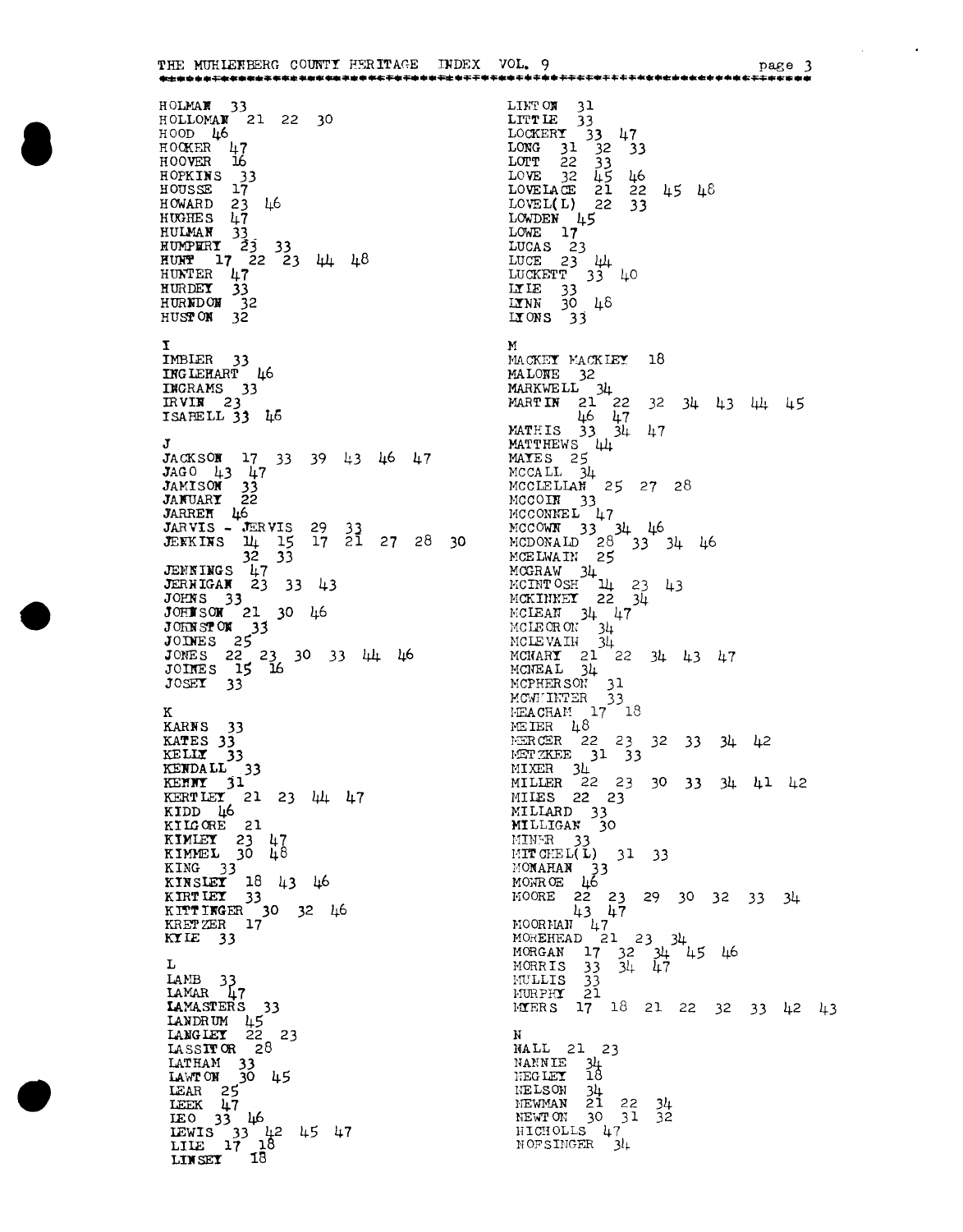THE MUHLEMBERG COUNTY HERITAGE INDEX VOL. 9  $\begin{array}{cc} \text{R} \, \text{OT} & 20 \\ \text{R} \, \text{U} \text{BT} & 3l \\ \text{R} \, \text{USH} & 3l \end{array}$  $\Omega$ OATES 21 30 32 34 44 47  $34$ OGLESBY 34 -34  $\mathbf{S}$ 0'NEAL 34  $34$ SACKERS-SOCKERS 17 SADLER 34<br>
SALESBURY 39 46 47<br>
SARTEN 21<br>
SARTEN 21 P PACE 34<br>PARHAM 34 SCARBOROUGH 24 25 27 28<br>SCHUETZ 18 PARK 47 SCOTT 22 35 43 PARKER 46 PARKER 46<br>PATE 23 444<br>PATO 46<br>PATERSON 16<br>PATER 34<br>PEAVIER 34<br>PEAVIER 34<br>PEAVIER 46<br>PEAVIER 46 SERRIEY 25<br>SEVERS 14 43<br>SEVER 28 - 46 SEVIER 28<br>
SHANHORN 35<br>
SHANKS 35<br>
SHANKS 35<br>
SHANER 21 23 30 35 43<br>
SHELBY 14<br>
SHELRY 14<br>
SHELRY 22 35 43 46 47<br>
SHORT 22 35 43 46<br>
SHORT 14 15 31 34<br>
SIMMONS 35 39 44<br>
SIMMONS 35 39 44<br>
SIMMONS 35 39 44<br>
SIMMONS 35 39 44 PENDLET ON 47 PEOPLES 47<br>PEREGRIN 21 PETERS 34 PICKERSGILL 46<br>PICKERSGILL 46<br>PITTMAN 21 22 23 30 34 43 FITTMAN 21 22 23 1<br>
PITTY 30<br>
PLAIN 21 22 23 46<br>
POAG 30 45<br>
POFP 42<br>
POLEY 13<br>
POLEY 13 SAITON 44 16 25<br>
SLATON 46<br>
SLOAN 35 45<br>
SMITH 22 23 30 31 35 40 43<br>
46 47<br>
SMOTHERS 28<br>
SPARKS 35<br>
SPILMAN 46<br>
SPARKS 46  $\begin{bmatrix} \text{POIK} & \downarrow \\ \text{POOL} & \updownarrow \\ \text{P} & \updownarrow \\ \end{bmatrix}$ PORTER<br>PORTER 146<br>PORTER 34<br>PREWITT 34<br>PROWSE 23 34 SPINKS 35<br>SPENGE 23<br>SPENGE 23<br>STANIET 32 34 35<br>STAPIES 31<br>STAPIES 31  $PURDY$  46 PUTMAN  $34$ STANIET 32 34<br>
STAPIES 31<br>
STARR 48<br>
STEELE 17 42<br>
STEERMAN 35<br>
STEERMAN 35<br>
STEWART 35 43<br>
STOKES 46 25<br>
STOKES 46<br>
STOKES 46<br>
STOKES 46<br>
TOKES 46<br>
17 QUISENBERRY 31 32 47  $\mathbf R$ RAGER 34<br>RAIEIGH 34<br>RANDOLPH 34 46 44 46<br>27 28 RANDOLPH 34 46<br>
RANEY 34<br>
REED 34<br>
REED 34 40 45 46 47<br>
REENOLDS 23 30 34 45 47<br>
REENOLDS 23 30 34 45 47<br>
RICE 22 34 45 46<br>
RICE 22 34 45 46<br>
RICE 22 34 45 46<br>
RICE 22 34 45 46 STOKES 46<br>
STOM 30 47<br>
STOWALL 35 46<br>
STOVALL 35 46<br>
STRADER 35<br>
STRADER 30 35<br>
STROWG 47<br>
STUART 23 35<br>
STUART 23 35<br>
STUART 23 35 RICHARDSON 34 45 - 46 RICHARDSON 34 45<br>
RICHART 30<br>
RICKART 30<br>
RICSBY 34<br>
RILEY 25<br>
RIVES 34<br>
ROARK 30 32 34 45 46<br>
ROBERTS 34 42 46<br>
ROBERTSON 30 34 30 40 42 47<br>
ROBERTSON 30 34 30 40 42 47<br>
ROBERTSON 39 34 30 40 42 47<br>
ROBERSON 21 39<br>
ROBERS STUM 40 SULLIVAN 22<br>SULLIVAN 22<br>SULLIVAN 25 43<br>SULLIVAN 24 25 26 27  $\mathbf T$ T<br>
TAEFORD 35<br>
TAGGART 22 30 31<br>
TANNER 35<br>
TATE 35<br>
TATE 35<br>
TATE 35<br>
TERHOON 35<br>
TERN 21 22 31 35<br>
TERT 21 22 31 35<br>
TERTON 47<br>
TETTERTON 32<br>
THOMPKINS 27 43<br>
THOMPKINS 27 43<br>
THOMPSON 21 35  $R$  OEHLER  $\mu$ <sub>1</sub><br>R OGERS 34 ROGERS 34<br>
ROSE 24 34<br>
ROSE 24 34<br>
ROSS 21 28 29 46<br>
ROTHERT 39 40<br>
ROTHEOCK 21 23 45 27  $ROW = 34$ <br> $ROWE = 34$ 

page *L* 

 $\mathbf{A}$ 

 $\sim$   $\sim$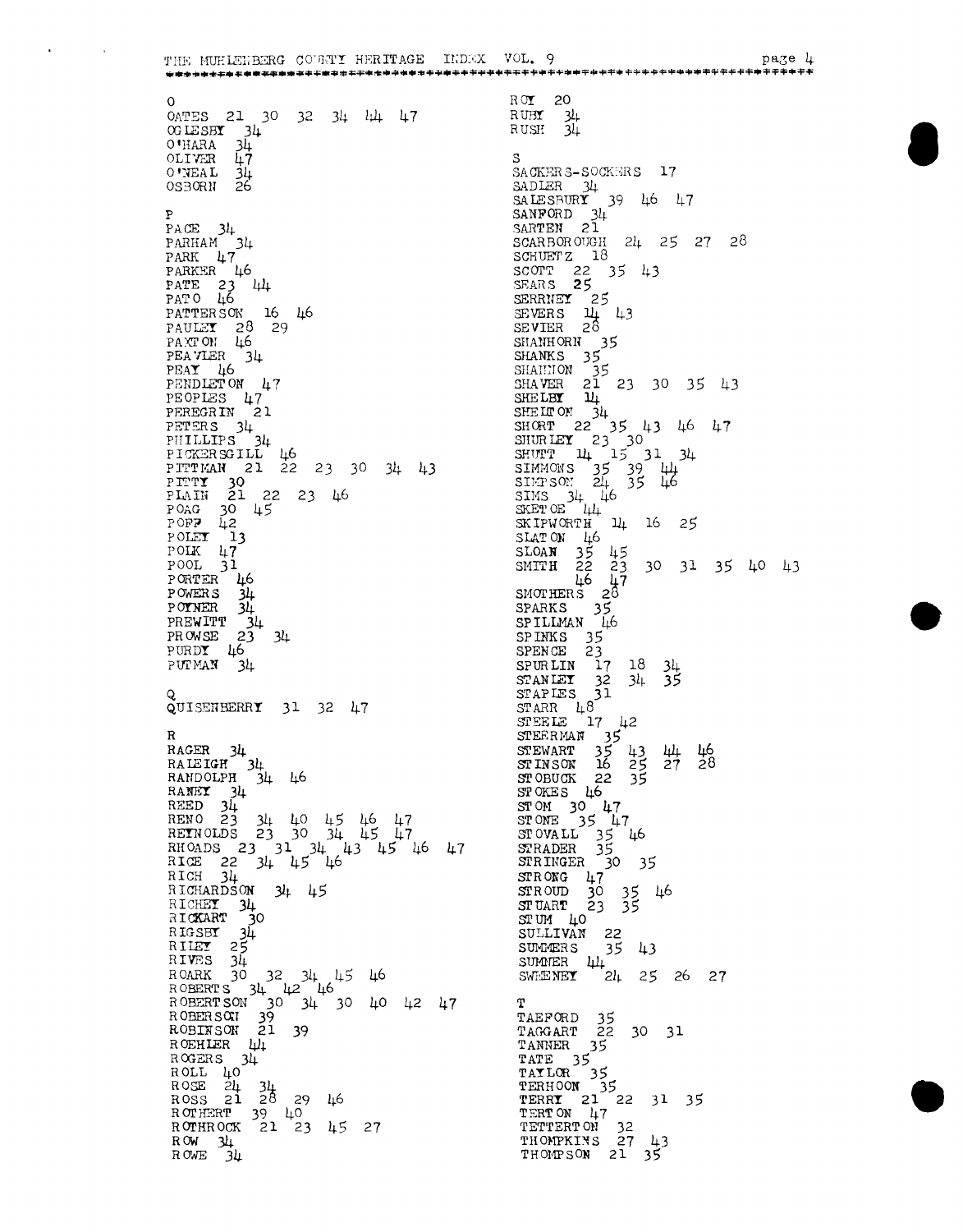THE MUHLENBERG COUNTY HERITAGE INDEX VOL. 9 page 5 WELLS 18 19 21 23 24 27 30<br>WESSEL 17 TINKLE 43<br>TINSLEY 17 30 35<br>TODDS 18 WESSEL 17<br>
WEST 21 45<br>
WHITMER 43 45 46<br>
WHITMER 44<br>
WHITMER 44<br>
WHITMER 16 19 21 31<br>
WHITLOE-WHITLOW 21 24<br>
WHITEHOUSE 21 35<br>
WHITMER 22 35<br>
WHITMER 22 35<br>
WHITMER 19<br>
WHITNEY 19<br>
WHITNEY 19<br>
WHITNEY 19<br>
WHITNEY 19<br>
WHITN TODDS 10<br>TOLEERT 31<br>TOOLEY 35 40<br>TOWNES 35 TOWNES 35<br>
TOWNSEND 35<br>
TRAVIS 17<br>
TUCKER 35<br>
TUDER 35<br>
TURNER 23 35<br>
TILER 44<br>
TISON 28 35 47<br>
WIGGINS 45<br>
WILCOX 35 45<br>
WILMITE 36 42 45<br>
WILMITE 36 42 45<br>
WILMITE 36 42 45<br>
WILMITE 36 42 45<br>
WILMITE 32 43<br>
WILLIS 18 40 41 42 47<br>
WILMISON 45<br>
WILMISON 45<br>
WING 32 43<br>
WING 32 43<br>
WING 32 43<br>
WING 32 43<br>
WISE 45<br> UNDERWOOD 35<br>UNDWARD 35<br>UNSEL 35<br>UPCHURCH 26<br>UPCHURCH 17 18 35 44<br>UZZEL 35 v VANCIL 13<br>
VANDIVER 22 23 30<br>
VANIANDINGHAM 44<br>
VAUGHT 23 46 47 48 WISE 45<br>
WITHERS 35<br>
WITHER 48<br>
WOOD(S) 13 19 23 32 43 44 45<br>
WOODALL 45<br>
WOODBURN 45<br>
WOOLCOTT 45<br>
WOOLCOTT 45 VICK 35<br>VICKERS 32 43<br>VICKERS 32 43<br>VINCENT 35 43 45 46 W<br>
WAGGNOR 24 35<br>
WAGONER 19<br>
WALDEN 35<br>
WALDEN 35<br>
WALLACE 21 47<br>
WALLACE 21 47<br>
WALSTON 45<br>
WARD 21 31 45<br>
WARNER 45<br>
WARNER 45<br>
WARNER 45<br>
WARNER 45<br>
WARNER 45<br>
WARNER 45<br>
WARNER 45<br>
WARNER 45<br>
WARNER 44<br>
WARNER 44<br>
WAR V  $WOOTEN$  45  $WORD 17$ WRIGHT 45  $TERRGIN$  45 TONTS 19 23 45<br>TONTS 19 23 45<br>TOUNG 19 30 45 47 ZACHRITZE 17 WEATHER 21<br>WEBB 21<br>WER 44 47<br>WERLWEIDER 18<br>WELBORN 19 22 31 35 45<br>WELIER 35

 $\sim$   $\sim$